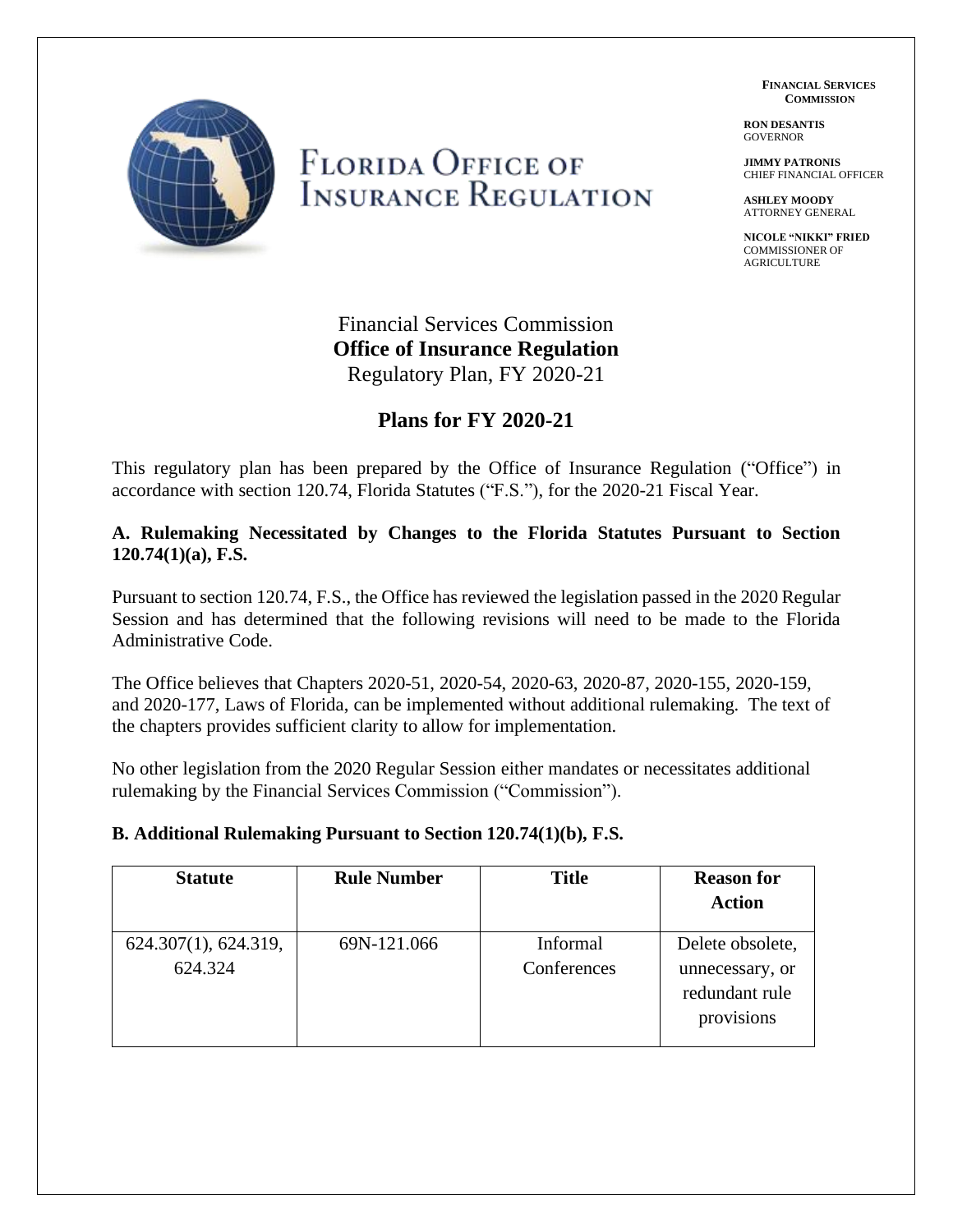| <b>Statute</b>                                                                                                                                                                                                                                                                                                                                                           | <b>Rule Number</b> | <b>Title</b>                                                              | <b>Reason for</b>                                                   |
|--------------------------------------------------------------------------------------------------------------------------------------------------------------------------------------------------------------------------------------------------------------------------------------------------------------------------------------------------------------------------|--------------------|---------------------------------------------------------------------------|---------------------------------------------------------------------|
|                                                                                                                                                                                                                                                                                                                                                                          |                    |                                                                           | <b>Action</b>                                                       |
| 624.307(1), 626.9651                                                                                                                                                                                                                                                                                                                                                     | 690-128.006        | <b>Annual Privacy</b><br>Notice to Customers<br>Required.                 | Clarify and<br>simplify                                             |
| 624.307(1), 624.34,<br>624.401, 624.404,<br>624.407, 624.413,<br>624.422, 624.501,<br>$626.7451(11)$ ,<br>628.161, 628.907                                                                                                                                                                                                                                               | 690-136.002        | Foreign and Alien<br>Insurers Filing for a<br>Certificate of<br>Authority | Delete obsolete,<br>unnecessary, or<br>redundant rule<br>provisions |
| 624.307(1), 624.34,<br>624.422, 624.501,<br>626.913, 626.918                                                                                                                                                                                                                                                                                                             | 690-136.004        | <b>Surplus Lines</b>                                                      | Clarify and<br>simplify                                             |
| 624.307(1), 624.34,<br>624.401, 624.404,<br>624.407, 624.413,<br>624.422, 624.501,<br>$626.7451(11)$ ,<br>628.051                                                                                                                                                                                                                                                        | 690-136.006        | <b>Domestic Insurers</b><br>Filing for an<br>Application for<br>Permit    | Delete obsolete,<br>unnecessary, or<br>redundant rule<br>provisions |
| 624.307(1), 624.34,<br>624.401, 624.404,<br>624.407, 624.411,<br>624.413, 624.414(1),<br>624.422, 624.466,<br>624.501, 625.306,<br>628.041, 628.6011,<br>628.051, 628.061,<br>628.071, 628.081,<br>628.091, 628.121,<br>628.151, 628.161,<br>628.171, 628.221,<br>628.231, 628.251,<br>628.261, 628.451,<br>628.461, 628.4615,<br>628.471, 629.071,<br>629.081, 629.091, | 690-136.011        | <b>Domestic Insurers</b><br>Filing for a<br>Certificate of<br>Authority   | Clarify and<br>simplify                                             |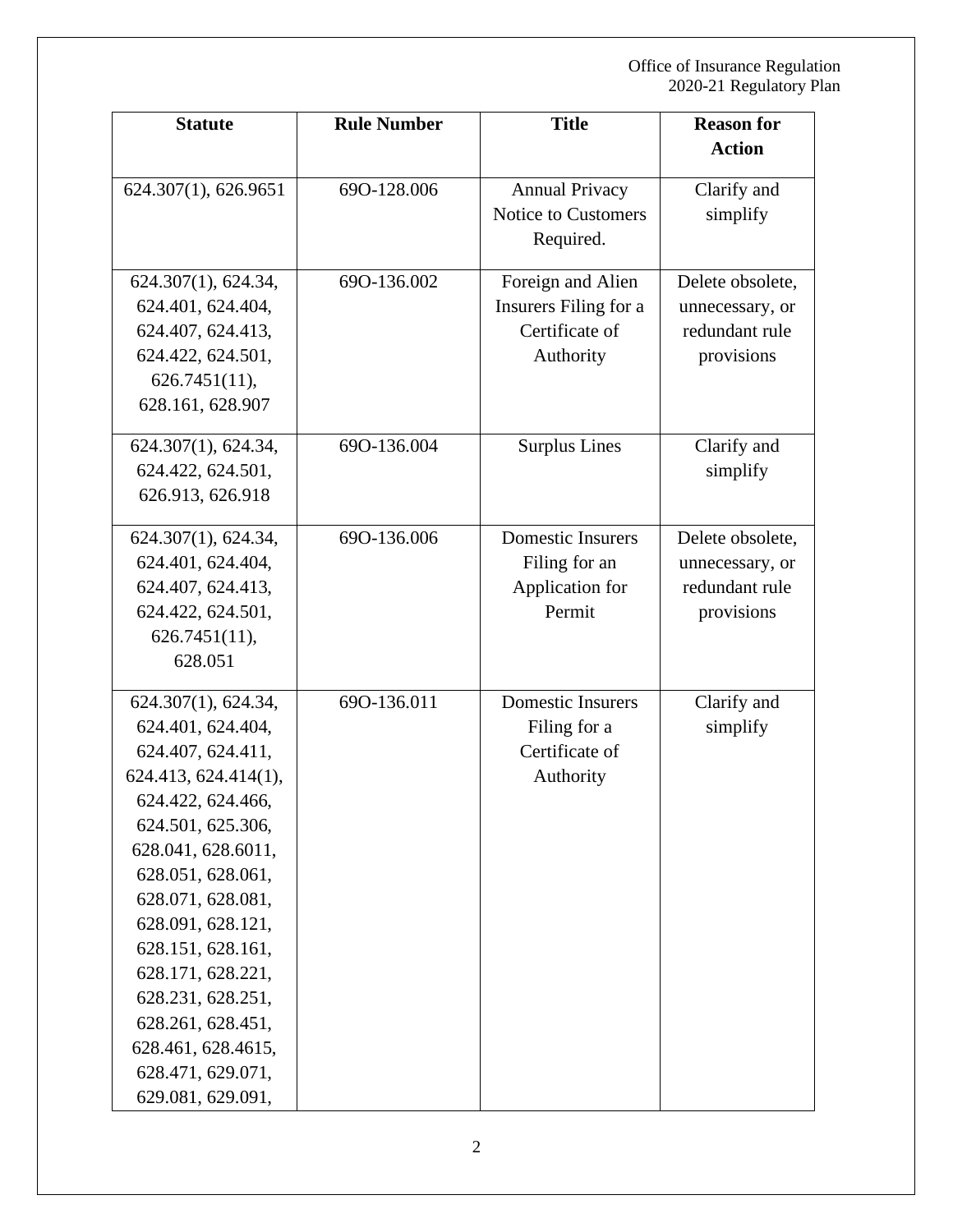| <b>Statute</b>                                                                                                                           | <b>Rule Number</b> | <b>Title</b>                                                                                                                      | <b>Reason for</b><br><b>Action</b>                                  |
|------------------------------------------------------------------------------------------------------------------------------------------|--------------------|-----------------------------------------------------------------------------------------------------------------------------------|---------------------------------------------------------------------|
| 629.101, 629.121,<br>629.131, 629.181                                                                                                    |                    |                                                                                                                                   |                                                                     |
| 624.307(1), 624.34,<br>624.401, 624.404,<br>624.413, 624.422,<br>624.462, 624.466,<br>624.501, 626.913,<br>628.6011, 628.051,<br>628.061 | 690-136.012        | Forms Adopted                                                                                                                     | Delete obsolete,<br>unnecessary, or<br>redundant rule<br>provisions |
| 624.09, 624.307(1),<br>624.404, 624.408,<br>624.413, 624.414,<br>$624.416(4)$ ,<br>$624.501(20)$ ,<br>$624.610(11)$ ,<br>627.6488(1)     | 690-136.015        | Procedure to Amend<br>an Existing<br>Certificate of<br>Authority to Add a<br>New Line of<br><b>Business</b>                       | Clarify and<br>simplify                                             |
| 624.402(8)                                                                                                                               | 690-136.018        | Determination of<br><b>Eligibility to Operate</b><br>as an Alien Insurer in<br>Florida Pursuant to<br>Section 624.402(8),<br>F.S. | Clarify and<br>simplify                                             |
| 624.307(1), (3),<br>624.318, 624.321,<br>626.611(14), 627.948                                                                            | 690-136.031        | Registration as a<br><b>Purchasing Group</b>                                                                                      | Clarify and<br>simplify                                             |
| 624.307(1), (3),<br>624.318, 624.321,<br>$624.404(3)(a)$ ,<br>624.413, 627.943,<br>627.944, 628.051,<br>628.061                          | 690-136.032        | Registration as a<br><b>Risk Retention</b><br>Group                                                                               | Clarify and<br>simplify                                             |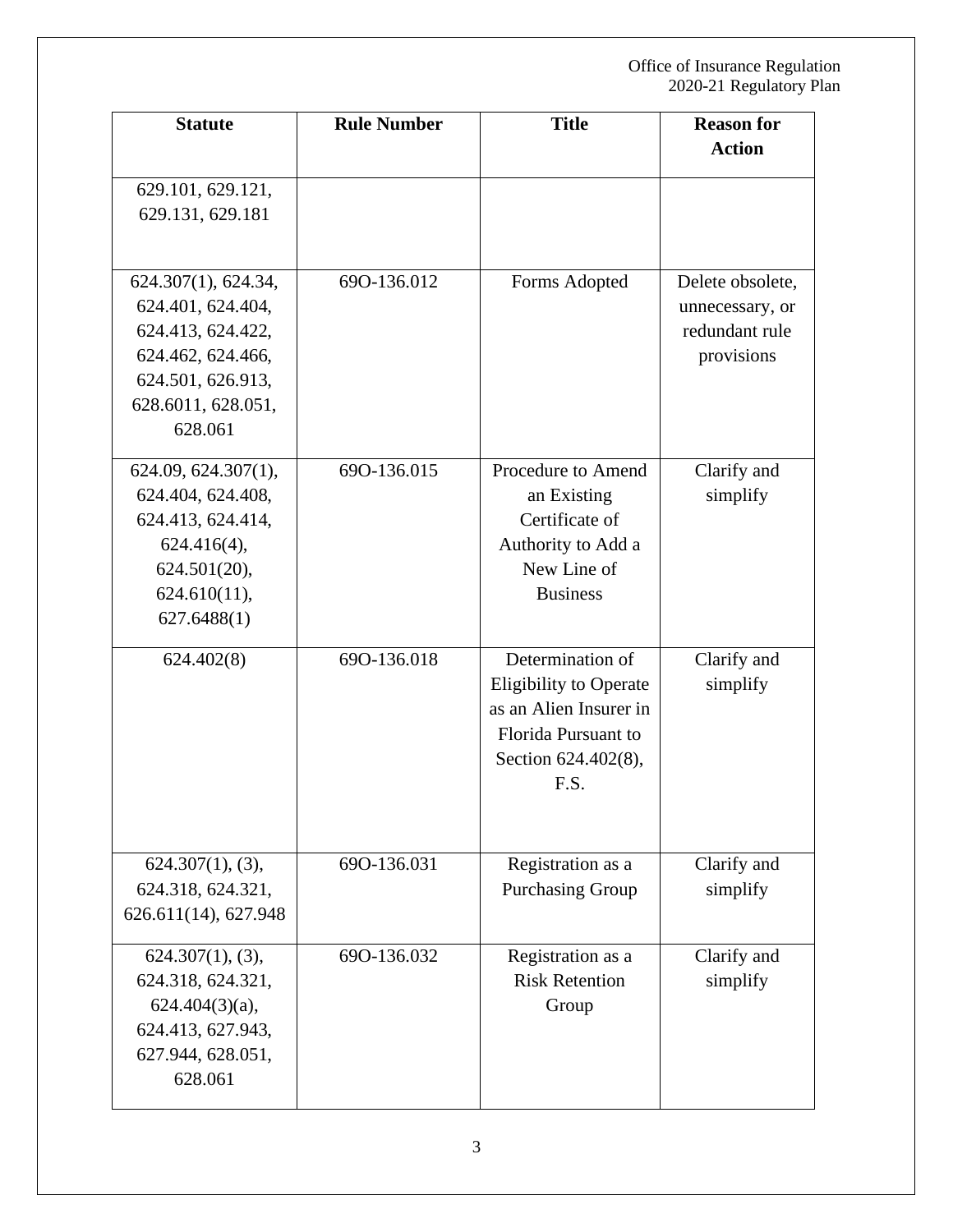| <b>Statute</b>                                                                                                                                                   | <b>Rule Number</b> | <b>Title</b>                                                                                                           | <b>Reason for</b><br><b>Action</b> |
|------------------------------------------------------------------------------------------------------------------------------------------------------------------|--------------------|------------------------------------------------------------------------------------------------------------------------|------------------------------------|
| $624.307(1)$ ,<br>$624.316(2)(b)$ ,<br>$624.321(1)(a)$ ,<br>624.34, 624.401,<br>624.404, 624.407,<br>624.413, 624.422,<br>624.501, 626.9891,<br>628.161, 628.907 | 690-136.034        | <b>Uniform Certificate</b><br>of Authority<br>Expansion<br>Application                                                 | Clarify and<br>simplify            |
| 624.424(1)                                                                                                                                                       | 690-137.001        | Annual and<br><b>Quarterly Reporting</b><br>Requirements                                                               | Clarify and<br>simplify            |
| 624.307(1), 624.418,<br>624.4211,<br>624.424(6), 627.062,<br>627.171, 627.331                                                                                    | 690-137.008        | Filing of Statistical<br>and Quarterly<br>Reports for<br><b>Individually Rated</b><br><b>Risks and Excess</b><br>Rates | Clarify and<br>simplify            |
| 624.307(1), 624.319,<br>624.424, 627.7019                                                                                                                        | 690-142.015        | Standardized<br>Requirements<br>Applicable to<br><b>Insurers After</b><br>Hurricanes or<br><b>Natural Disasters</b>    | Clarify and<br>simplify            |
| $624.307(1)$ ,<br>624.307(3), 624.317,<br>624.321, 624.34,<br>624.404, 624.413,<br>624.424(6), 624.501,<br>624.5091, 628.051,<br>628.061, 628.461                | 690-143.056        | Acquisition of<br><b>Controlling Stock</b>                                                                             | Clarify and<br>simplify            |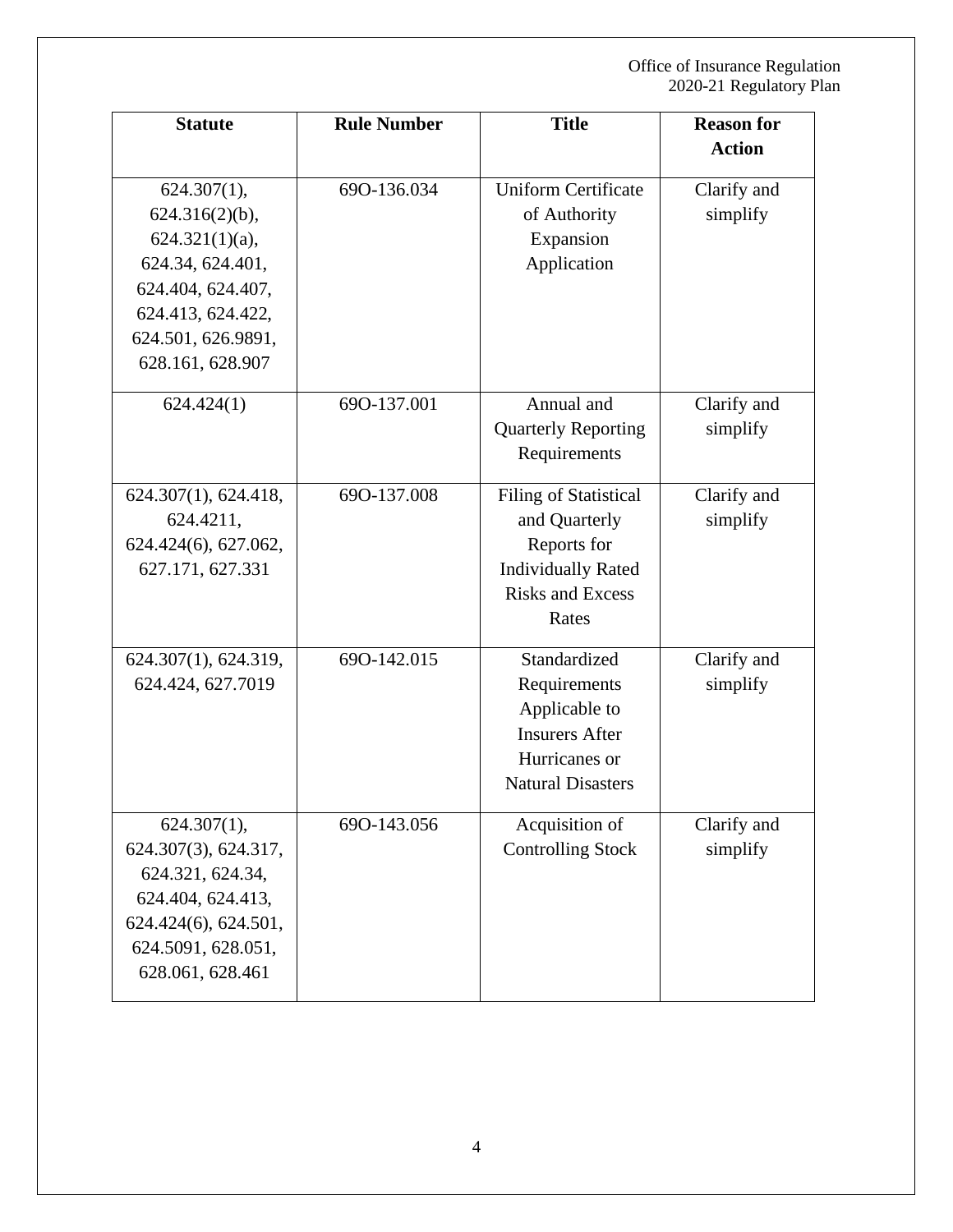| <b>Statute</b>                                                                                                                                                                                            | <b>Rule Number</b> | <b>Title</b>                                                                                | <b>Reason for</b>                                                   |
|-----------------------------------------------------------------------------------------------------------------------------------------------------------------------------------------------------------|--------------------|---------------------------------------------------------------------------------------------|---------------------------------------------------------------------|
|                                                                                                                                                                                                           |                    |                                                                                             | <b>Action</b>                                                       |
| 624.307(1), (2), (3),<br>(5), 624.316,<br>624.317, 624.318,<br>624.321, 624.324,<br>624.34, 624.401,<br>624.404, 624.413,<br>$624.424(6)$ ,<br>$624.501(1)(a)$ ,<br>628.051, 628.061,<br>628.520, 628.801 | 690-143.061        | Redomestication<br>Procedure                                                                | Clarify and<br>simplify                                             |
| 641.36                                                                                                                                                                                                    | 690-191.021        | Scope                                                                                       | Delete obsolete,<br>unnecessary, or<br>redundant rule<br>provisions |
| 641.21, 641.22,<br>641.29(1)                                                                                                                                                                              | 690-191.027        | Application for<br>Certificate of<br>Authority                                              | Clarify and<br>simplify                                             |
| 641.21(1)(d)                                                                                                                                                                                              | 690-191.028        | Standards for<br>Fingerprint Cards for<br>New Applicants and<br>Acquisition<br>Applications | Delete obsolete,<br>unnecessary, or<br>redundant rule<br>provisions |
| 624.424, 641.26(1)                                                                                                                                                                                        | 690-191.075        | Annual and<br><b>Quarterly Reports</b>                                                      | Clarify and<br>simplify                                             |
| 641.29                                                                                                                                                                                                    | 690-191.085        | Fees                                                                                        | Clarify and<br>simplify                                             |
| 628.4615                                                                                                                                                                                                  | 690-191.097        | Change of<br>Ownership                                                                      | Delete obsolete,<br>unnecessary, or<br>redundant rule<br>provisions |
| 624.424, 627.410(6),<br>(7), 627.413(4),<br>627.4145,                                                                                                                                                     | 690-191.107        | <b>Prescribed Forms</b>                                                                     | Delete obsolete,<br>unnecessary, or                                 |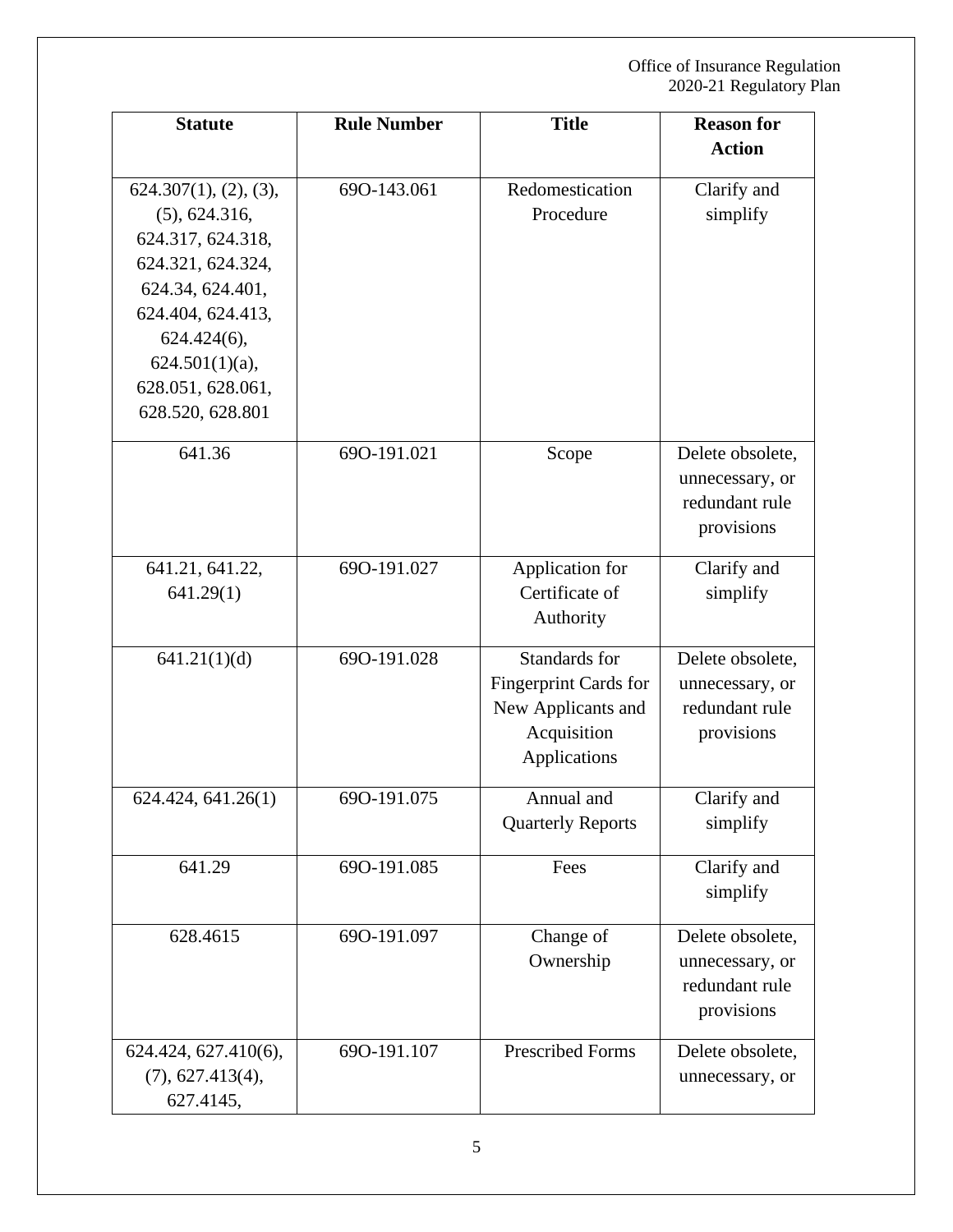| <b>Statute</b>                                                   | <b>Rule Number</b> | <b>Title</b>                                       | <b>Reason for</b>                                                   |
|------------------------------------------------------------------|--------------------|----------------------------------------------------|---------------------------------------------------------------------|
|                                                                  |                    |                                                    | <b>Action</b>                                                       |
| 627.6699(12),<br>627.6735, 627.682,<br>627.9407(2),<br>628.4615, |                    |                                                    | redundant rule<br>provisions                                        |
| $641.19(13)(d)$ ,<br>641.21(1), 641.26(1),<br>(2), 641.29        |                    |                                                    |                                                                     |
| 624.436                                                          | 690-192.001        | Purpose and Scope                                  | Delete obsolete,<br>unnecessary, or<br>redundant rule<br>provisions |
| 624.438, 624.439                                                 | 690-192.008        | General Eligibility                                | Clarify and<br>simplify                                             |
| 624.442                                                          | 690-192.048        | <b>Annual Report</b>                               | Clarify and<br>simplify                                             |
| 624.424, 624.439,<br>624.442, 628.4615                           | 690-192.058        | Forms Incorporated<br>by Reference                 | Clarify and<br>simplify                                             |
| 651.0215, 651.022,<br>651.023, 651.024,<br>651.0245, 651.0246    | 690-193.003        | Applications and<br><b>Management Change</b>       | Clarify and<br>simplify                                             |
| 651.026, 651.0261                                                | 690-193.005        | Monthly, Quarterly,<br>and Annual Reports          | Clarify and<br>simplify                                             |
| 651.026, 651.035                                                 | 690-193.050        | Minimum Liquid<br>Reserve<br>Requirement           | Clarify and<br>simplify                                             |
| 651.023, 651.035                                                 | 690-193.053        | <b>Waiver of Minimum</b><br><b>Liquid Reserves</b> | Clarify and<br>simplify                                             |
| 641.403                                                          | 690-194.001        | Scope                                              | Delete obsolete,<br>unnecessary, or                                 |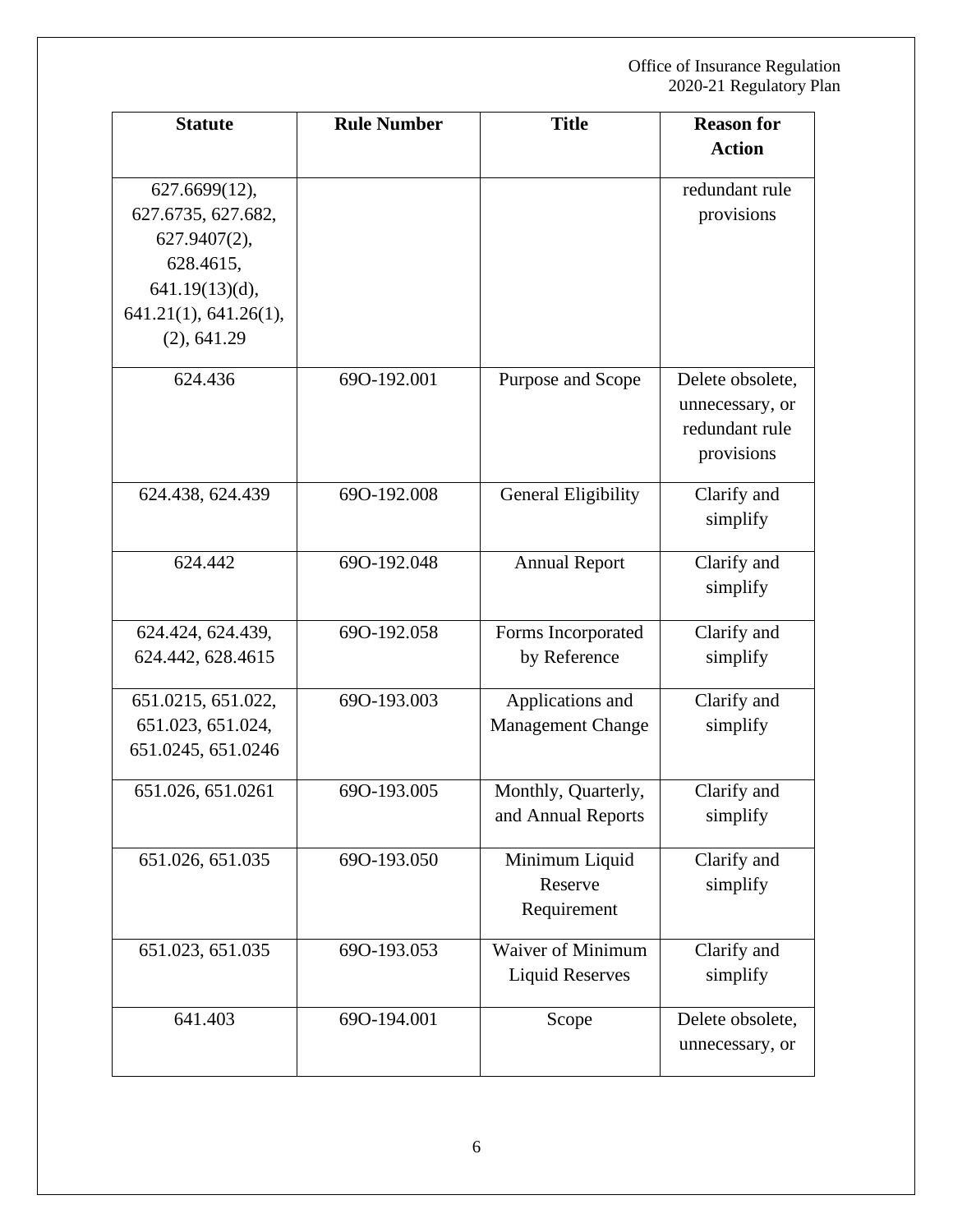| <b>Statute</b>       | <b>Rule Number</b> | <b>Title</b>               | <b>Reason for</b><br><b>Action</b> |
|----------------------|--------------------|----------------------------|------------------------------------|
|                      |                    |                            |                                    |
|                      |                    |                            | redundant rule                     |
|                      |                    |                            | provisions                         |
| 641.402(1), 641.405, | 690-194.002        | Definitions                | Clarify and                        |
| 641.406, 641.418,    |                    |                            | simplify                           |
| 641.42, 641.441,     |                    |                            |                                    |
| 641.515              |                    |                            |                                    |
| 641.405, 641.406     | 690-194.003        | Application                | Clarify and                        |
|                      |                    |                            | simplify                           |
| 641.42, 641.405,     | 690-194.005        | Prepaid Health             | Clarify and                        |
| 641.406, 641.408,    |                    | <b>Clinic Contract</b>     | simplify                           |
| 641.421              |                    |                            |                                    |
| 641.41               | 690-194.009        | Reporting                  | Clarify and                        |
|                      |                    | Requirements               | simplify                           |
| 641.412              | 690-194.010        | Fees                       | Clarify and                        |
|                      |                    |                            | simplify                           |
| 624.424,             | 690-194.030        | Forms Incorporated         | Delete obsolete,                   |
| 624.501(26),         |                    | by Reference               | unnecessary, or                    |
| 641.402, 641.405,    |                    |                            | redundant rule                     |
| 641.41, 641.416      |                    |                            | provisions                         |
| 624.307(1), 627.848  | 690-196.001        | Standard                   | Clarify and                        |
|                      |                    | <b>Cancellation Notice</b> | simplify                           |
| 624.424, 627.828     | 690-196.005        | <b>Filing Surety Bond</b>  | Clarify and                        |
|                      |                    | in Lieu of Net Worth       | simplify                           |
| 624.424, 627.836     | 690-196.007        | <b>Annual Reports</b>      | Clarify and                        |
|                      |                    |                            | simplify                           |
| 624.307(1), 624.424, | 690-196.009        | Other Reports and          | Clarify and                        |
| 624.80, 624.81,      |                    | <b>Corrective Action</b>   | simplify                           |
| 627.828, 627.829,    |                    | Plans                      |                                    |
| 627.832, 627.834,    |                    |                            |                                    |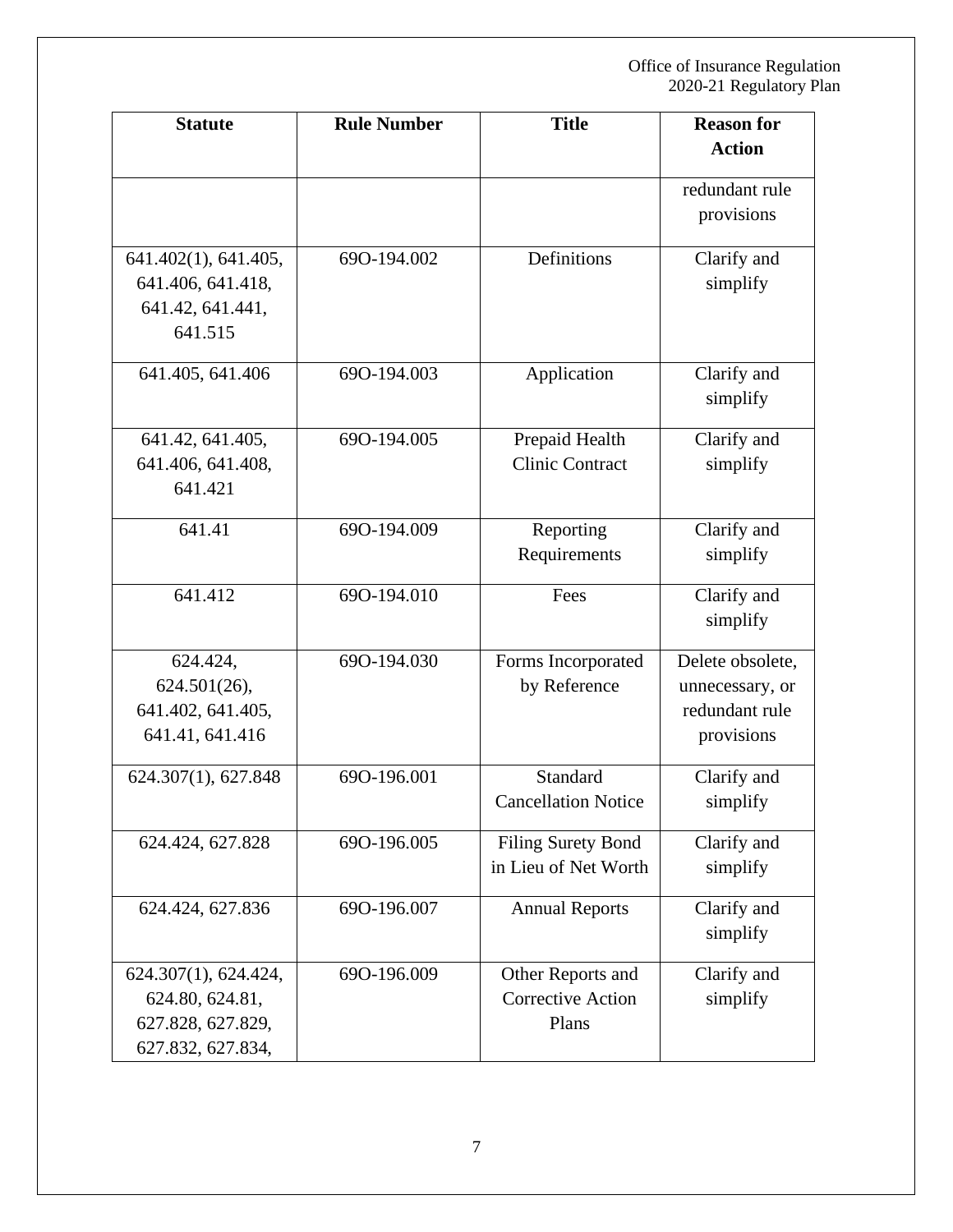| <b>Statute</b>                                                                                                                            | <b>Rule Number</b> | <b>Title</b>                                                                                                                                  | <b>Reason for</b><br><b>Action</b>                                  |
|-------------------------------------------------------------------------------------------------------------------------------------------|--------------------|-----------------------------------------------------------------------------------------------------------------------------------------------|---------------------------------------------------------------------|
| 627.836, 627.849,<br>628.4615                                                                                                             |                    |                                                                                                                                               |                                                                     |
| $624.321(1)(a)$ ,<br>624.424, 627.828,<br>627.829, 627.836,<br>627.845, 628.4615                                                          | 690-196.015        | Forms Incorporated<br>by Reference                                                                                                            | Clarify and<br>simplify                                             |
| 624.124, 626.753,<br>626.794, 626.838,<br>626.9541, 627.832,<br>627.8405                                                                  | 690-196.020        | Premium Financing<br>of Products Not<br>Regulated by the<br><b>Insurance Code and</b><br><b>Related Unfair Trade</b><br>Practices Prohibited. | Clarify and<br>simplify                                             |
| 624.424,<br>$626.9541(1)(a)$ ,<br>627.734, 627.8405                                                                                       | 690-196.021        | Disclosure<br>Requirements for<br><b>Insurance Coverages</b><br>Financed with<br>Personal Injury<br>Protection                                | Clarify and<br>simplify                                             |
| $624.307(1)$ ,<br>626.621(12), Ch. 627<br>Part XV                                                                                         | 690-196.023        | <b>Insurance Agent</b><br>Penalties                                                                                                           | Delete obsolete,<br>unnecessary, or<br>redundant rule<br>provisions |
| 624.307(1), 624.424,<br>627.845,<br>626.9541(1)(a)                                                                                        | 690-196.025        | Statement of<br>Account; Receipts                                                                                                             | Delete obsolete,<br>unnecessary, or<br>redundant rule<br>provisions |
| 624.307(1), 624.424,<br>627.828, 627.834,<br>627.836, 627.838,<br>627.840, 627.8405,<br>627.841, 627.844,<br>627.845, 627.848,<br>627.849 | 690-196.035        | Required Books and<br>Records                                                                                                                 | Clarify and<br>simplify                                             |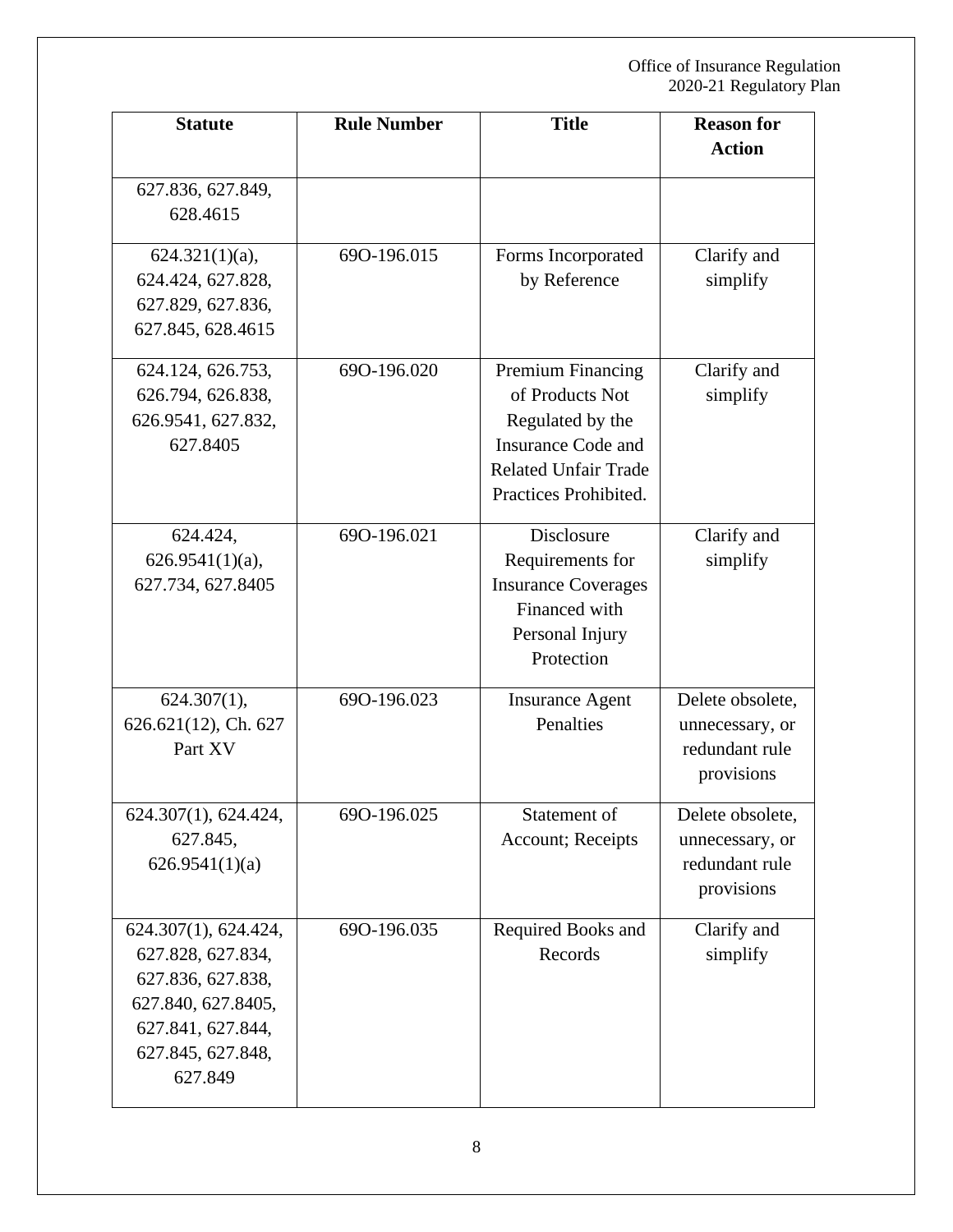| <b>Statute</b>                                     | <b>Rule Number</b> | <b>Title</b>                                                                                 | <b>Reason for</b>                                                   |
|----------------------------------------------------|--------------------|----------------------------------------------------------------------------------------------|---------------------------------------------------------------------|
|                                                    |                    |                                                                                              | <b>Action</b>                                                       |
| 634, Part III                                      | 690-198.001        | Purpose                                                                                      | Delete obsolete,<br>unnecessary, or<br>redundant rule<br>provisions |
| 634.409, 634.413                                   | 690-198.002        | Scope                                                                                        | Delete obsolete,<br>unnecessary, or<br>redundant rule<br>provisions |
| 634.406(1), (3), (4),<br>634.4165                  | 690-198.005        | Financial<br>Requirements                                                                    | Clarify and<br>simplify                                             |
| 624.424, 634.408                                   | 690-198.010        | License Continuance                                                                          | Delete obsolete,<br>unnecessary, or<br>redundant rule<br>provisions |
| 634.407                                            | 690-198.011        | Application for and<br><b>Issuance of License</b>                                            | Clarify and<br>simplify                                             |
| 624.424, 634.415                                   | 690-198.012        | <b>Annual Statement</b>                                                                      | Clarify and<br>simplify                                             |
| 634.405, 634.407,<br>634.408, 634.4085,<br>634.415 | 690-198.015        | Forms Incorporated<br>by Reference                                                           | Delete obsolete,<br>unnecessary, or<br>redundant rule<br>provisions |
| 634, Part II                                       | 690-199.001        | Purpose and Scope                                                                            | Delete obsolete,<br>unnecessary, or<br>redundant rule<br>provisions |
| 634.3077                                           | 690-199.005        | Financial<br>Requirements<br>Regarding the<br>Funded, Unearned<br>Premium Reserve<br>Account | Clarify and<br>simplify                                             |

9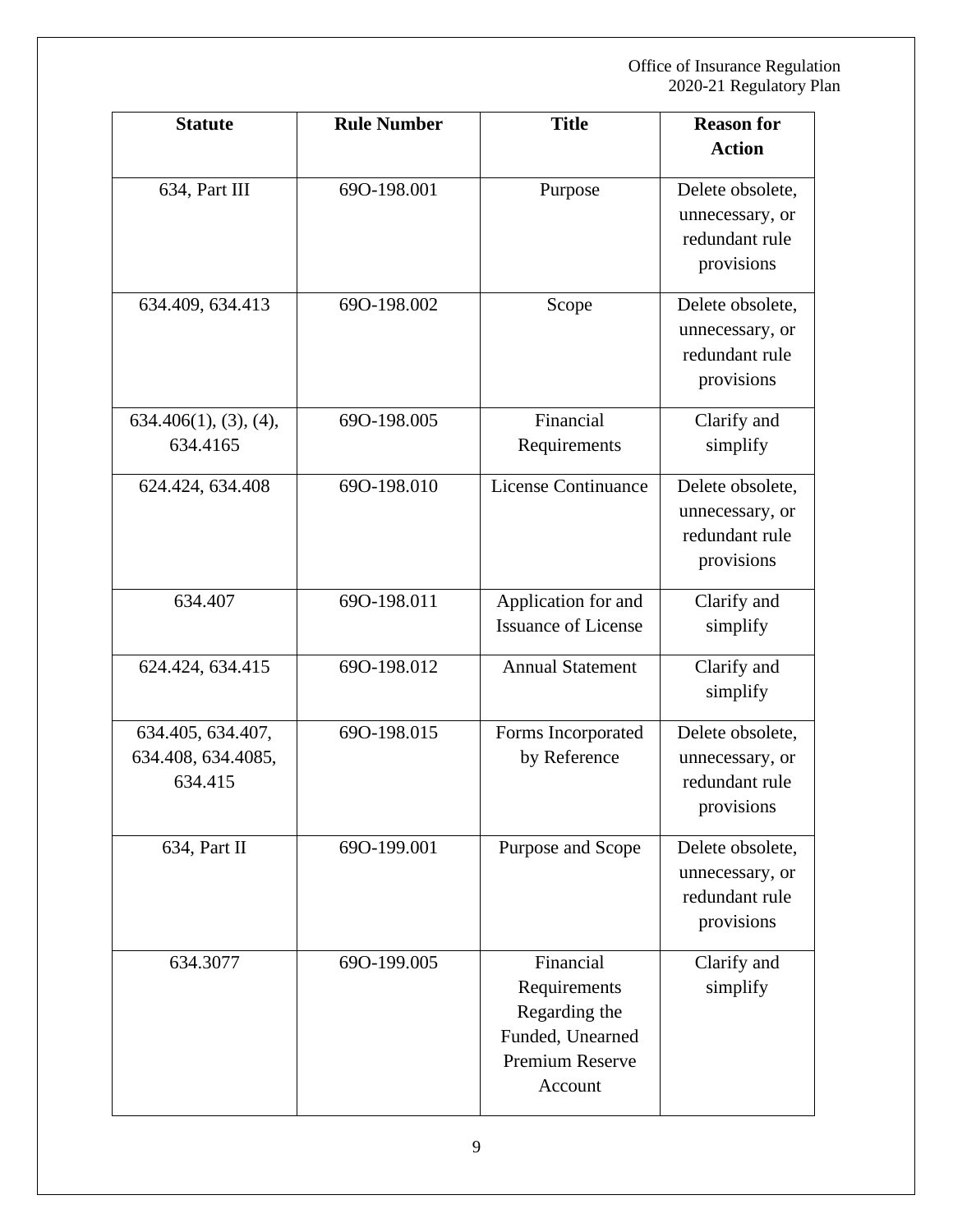| <b>Statute</b>        | <b>Rule Number</b> | <b>Title</b>                 | <b>Reason for</b> |
|-----------------------|--------------------|------------------------------|-------------------|
|                       |                    |                              | <b>Action</b>     |
| 624.424, 634.304,     | 690-199.008        | General Eligibility          | Clarify and       |
| 634.306, 634.3073     |                    | Requirements                 | simplify          |
| 624.424, 634.307      | 690-199.010        | License Renewal              | Delete obsolete,  |
|                       |                    |                              | unnecessary, or   |
|                       |                    |                              | redundant rule    |
|                       |                    |                              | provisions        |
| 624.307(1), 624.424,  | 690-199.012        | <b>Annual Statement</b>      | Clarify and       |
| 634.313               |                    |                              | simplify          |
| 624.424, 634.306,     | 690-199.015        | Forms Incorporated           | Delete obsolete,  |
| 634.3073, 634.3077,   |                    | by Reference                 | unnecessary, or   |
| 634.313, 634.315      |                    |                              | redundant rule    |
|                       |                    |                              | provisions        |
| 624.307(1), 634, Part | 690-200.001        | Purpose and Scope            | Delete obsolete,  |
| I                     |                    |                              | unnecessary, or   |
|                       |                    |                              | redundant rule    |
|                       |                    |                              | provisions        |
| 634.011               | 690-200.002        | Definitions                  | Delete obsolete,  |
|                       |                    |                              | unnecessary, or   |
|                       |                    |                              | redundant rule    |
|                       |                    |                              | provisions        |
| 634.021               | 690-200.004        | Qualification to             | Clarify and       |
|                       |                    | Obtain and Hold a            | simplify          |
|                       |                    | License                      |                   |
| 634.041               | 690-200.006        | <b>Contractual Liability</b> | Clarify and       |
|                       |                    | <b>Insurers</b>              | simplify          |
| 634.1213              | 690-200.011        | Disapproval of               | Clarify and       |
|                       |                    | Forms                        | simplify          |
| 634.141, 634.416      | 690-200.014        | <b>Exemption Financial</b>   | Delete obsolete,  |
|                       |                    | Examination                  | unnecessary, or   |
|                       |                    |                              | redundant rule    |
|                       |                    |                              | provisions        |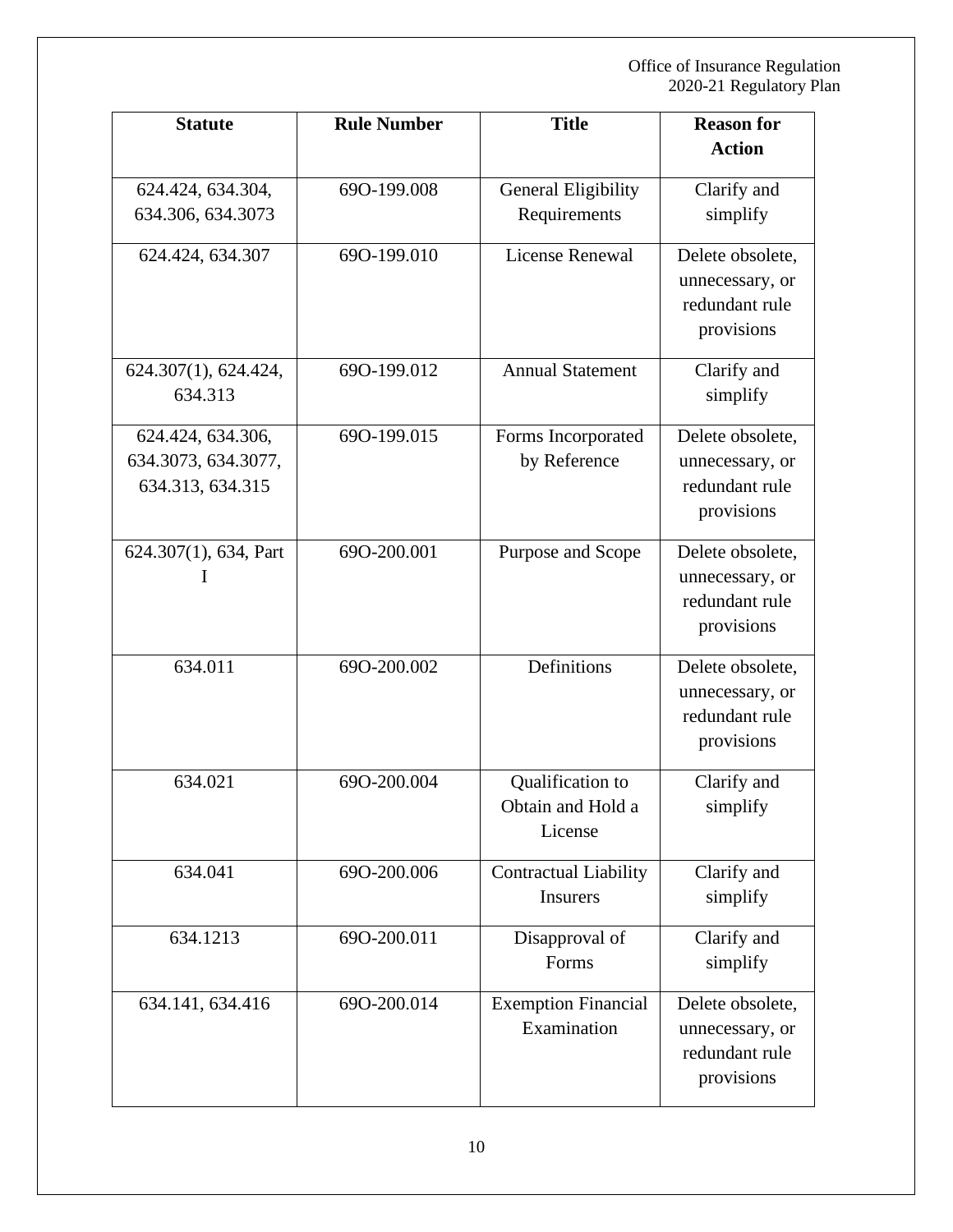| <b>Statute</b>                                             | <b>Rule Number</b> | <b>Title</b>                                                                                                                            | <b>Reason for</b>                                                   |
|------------------------------------------------------------|--------------------|-----------------------------------------------------------------------------------------------------------------------------------------|---------------------------------------------------------------------|
|                                                            |                    |                                                                                                                                         | <b>Action</b>                                                       |
| 634.041, 634.061,<br>634.071, 624.501,<br>634.161, 634.252 | 690-200.015        | Forms Incorporated<br>by Reference                                                                                                      | Clarify and<br>simplify                                             |
| 624.307(1), 642                                            | 690-201.001        | Purpose and Scope                                                                                                                       | Delete obsolete,<br>unnecessary, or<br>redundant rule<br>provisions |
| 624.307(1), 625.051,<br>642.023, 642.032                   | 690-201.005        | Financial<br>Requirements<br>Regarding the<br><b>Unearned Premium</b><br><b>Reserve Liability</b><br>Account and the<br>Deposit or Bond | Clarify and<br>simplify                                             |
| 624.307(1), 624.404,<br>628.4615, 642.019,<br>642.032      | 690-201.008        | General Eligibility<br>Requirements                                                                                                     | Clarify and<br>simplify                                             |
| 624.307(1), 624.416,<br>624.424, 642.0301,<br>642.032      | 690-201.010        | License Continuance                                                                                                                     | Delete obsolete,<br>unnecessary, or<br>redundant rule<br>provisions |
| 624.307(1), 624.416,<br>624.424, 642.0301,<br>642.032      | 690-201.012        | <b>Annual Statement</b><br>and Quarterly<br>Reports                                                                                     | Clarify and<br>simplify                                             |
| 624.307(1), 642.021,<br>642.023, 642.032                   | 690-201.015        | Forms Incorporated<br>by Reference                                                                                                      | Delete obsolete,<br>unnecessary, or<br>redundant rule<br>provisions |
| 624.307(1), 627.481                                        | 690-202.001        | Purpose and Scope                                                                                                                       | Delete obsolete,<br>unnecessary, or<br>redundant rule<br>provisions |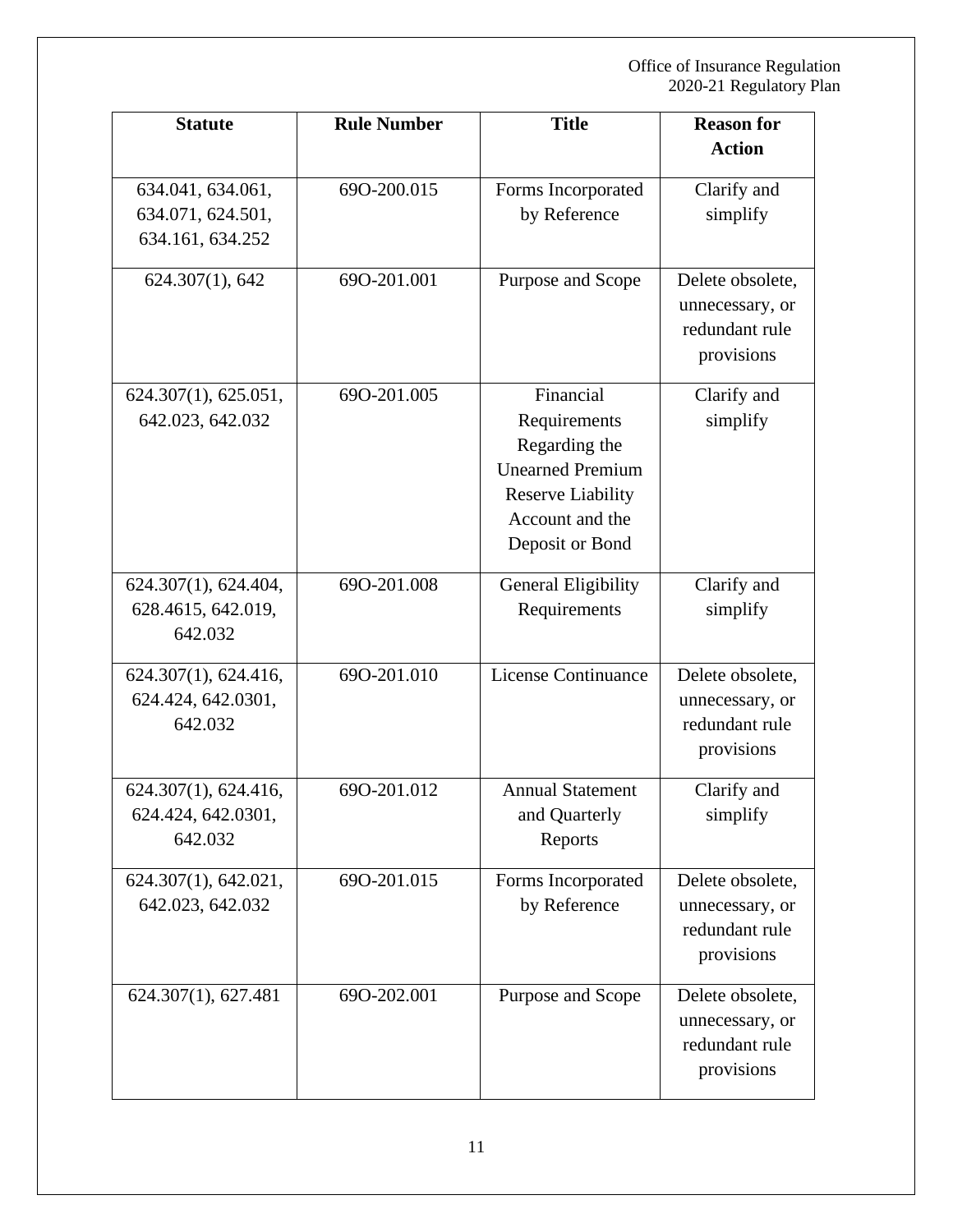| <b>Statute</b>                                    | <b>Rule Number</b> | <b>Title</b>                                                                                | <b>Reason for</b>                                                   |
|---------------------------------------------------|--------------------|---------------------------------------------------------------------------------------------|---------------------------------------------------------------------|
|                                                   |                    |                                                                                             | <b>Action</b>                                                       |
| $624.307(1)$ ,<br>624.321(1), 627.481             | 690-202.005        | Notification of<br>Acquisition, Merger<br>and Name Change                                   | Delete obsolete,<br>unnecessary, or<br>redundant rule<br>provisions |
| 624.307(1), 627.481                               | 690-202.008        | General Eligibility<br>Requirements                                                         | Clarify and<br>simplify                                             |
| 624.307, 624.307(1),<br>627.481                   | 690-202.012        | <b>Annual Statements</b>                                                                    | Clarify and<br>simplify                                             |
| 624.307(1), 624.424,<br>627.481                   | 690-202.015        | Forms Incorporated<br>by Reference                                                          | Delete obsolete,<br>unnecessary, or<br>redundant rule<br>provisions |
| 636                                               | 690-203.010        | Scope                                                                                       | Delete obsolete,<br>unnecessary, or<br>redundant rule<br>provisions |
| 636.003, 636.008,<br>636.009, 636.015,<br>636.016 | 690-203.013        | Definitions for the<br>Purpose of These<br>Rules                                            | Clarify and<br>simplify                                             |
| 636.007, 636.008,<br>636.009                      | 690-203.020        | Application for<br>Certificate of<br>Authority                                              | Clarify and<br>simplify                                             |
| 636.007, 636.008                                  | 690-203.021        | Standards for<br>Fingerprint Cards for<br>New Applicants and<br>Acquisition<br>Applications | Delete obsolete,<br>unnecessary, or<br>redundant rule<br>provisions |
| 636.009                                           | 690-203.065        | Reinsurance (Excess<br>Loss Insurance)                                                      | Clarify and<br>simplify                                             |
| $636.009(1)(f)$ ,<br>636.043, 636.058             | 690-203.070        | Annual and<br><b>Quarterly Reports</b>                                                      | Clarify and<br>simplify                                             |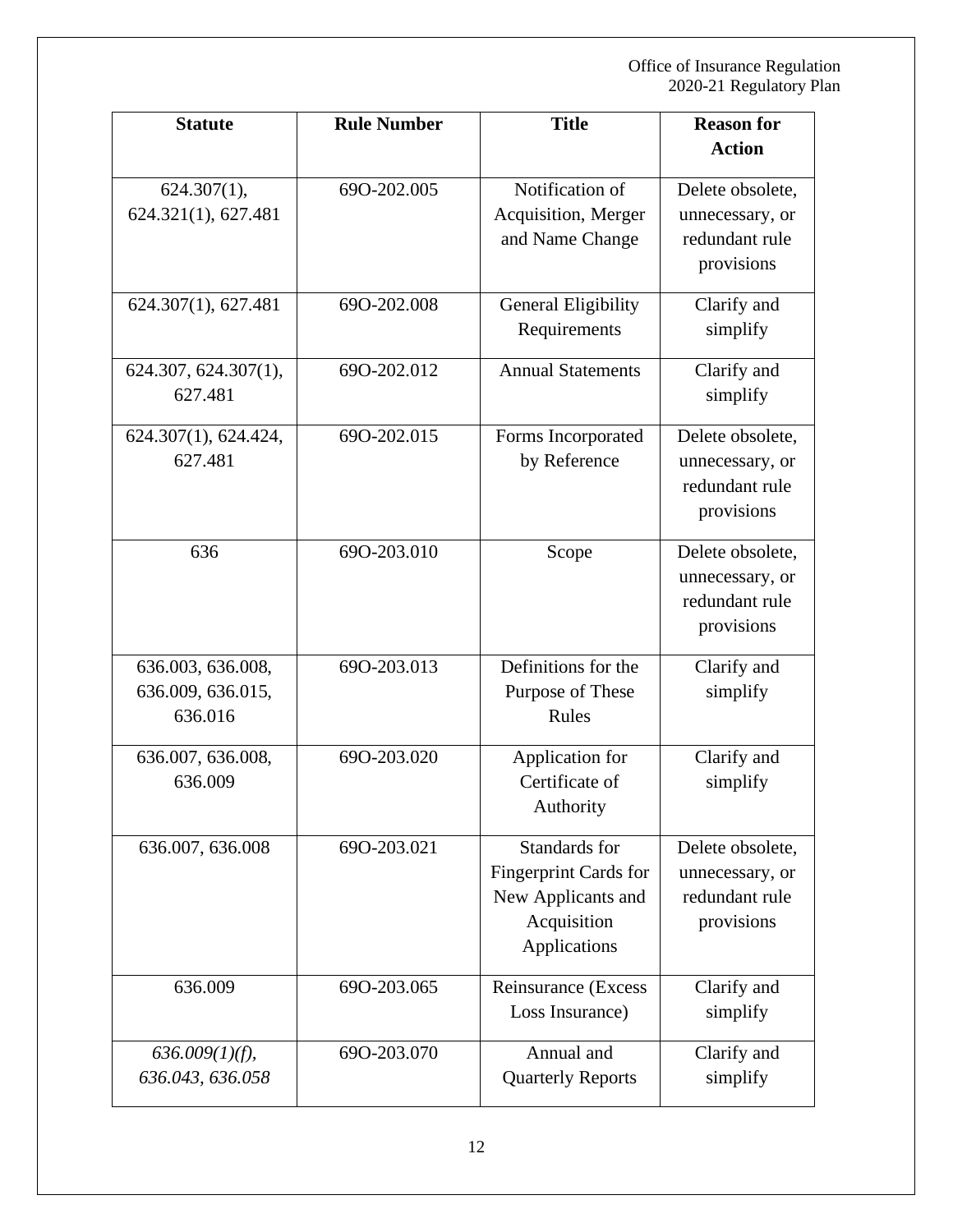| <b>Statute</b>                                                                  | <b>Rule Number</b> | <b>Title</b>                       | <b>Reason for</b><br><b>Action</b>                                  |
|---------------------------------------------------------------------------------|--------------------|------------------------------------|---------------------------------------------------------------------|
| 636.057                                                                         | 690-203.078        | Fees                               | Clarify and<br>simplify                                             |
| 636.065, 628.4615                                                               | 690-203.093        | Change of<br>Ownership             | Delete obsolete,<br>unnecessary, or<br>redundant rule<br>provisions |
| $624.321(1)(a)$ ,<br>624.424, 636.005,<br>636.008, 636.009,<br>636.012, 636.043 | 690-203.100        | <b>Prescribed Forms</b>            | Delete obsolete,<br>unnecessary, or<br>redundant rule<br>provisions |
| 624.424, 636.204,<br>636.218, 636.220,<br>636.226, 636.228,<br>636.234, 636.236 | 690-203.210        | Forms Incorporated<br>by Reference | Clarify and<br>simplify                                             |

#### **C. Update on Rulemaking Necessitated by Changes to the Florida Statutes from the 2019-20 Regulatory Plan Pursuant to Section 120.74(1)(c), F.S.**

Chapter 2018-131, Laws of Florida, made substantial changes to section 628.4615, F.S. Section 628.4615(11), F.S., was amended to allow a person to rebut a presumption of control by filing a disclaimer of control with the Office on a form prescribed by the Commission. Initially, the Office planned to develop and incorporate forms in Rule 69O-207.004, Florida Administrative Code ("F.A.C."), to implement this subsection. The Office published a Notice of Rule Development on November 1, 2018, in Volume 44, No. 214, of the Florida Administrative Register. Subsequently, the Office determined the disclaimer of control should be part of an application to acquire a specialty insurer that will comprise Rule 69O-136.090, F.A.C. The Office plans on publishing a Notice of Rule Development before the end of 2020. The Office anticipates publishing a Notice of Proposed Rule in the beginning of 2021.